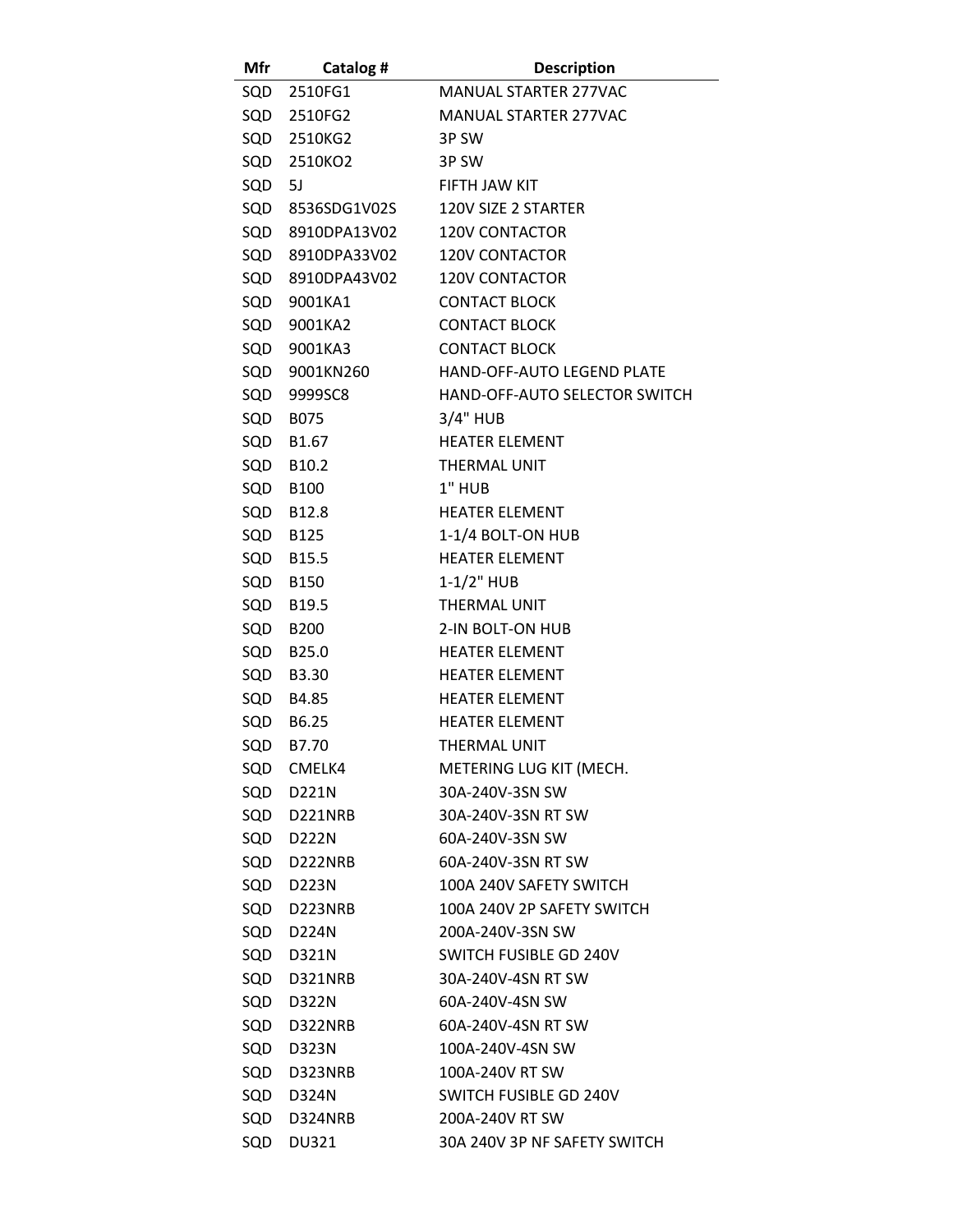| SQD | DU321RB       | SWITCH NOT FUSIBLE GD          |
|-----|---------------|--------------------------------|
| SQD | DU322         | 60A 240V 3P NF SAFETY SWITCH   |
|     | SQD DU322RB   | SWITCH NOT FUSIBLE GD          |
| SQD | <b>DU323</b>  | 100A-240V-3P SW                |
|     | SQD DU323RB   | 100A-240V-3P RT SW             |
| SQD | DU324         | SWITCH NOT FUSIBLE GD          |
|     | SQD ECB2HT    | <b>CIRCUIT BREAKER HANDLE</b>  |
| SQD | ECB3HT        | <b>CIRCUIT BREAKER HANDLE</b>  |
|     | SQD EDB14020  | <b>1POLE 20 AMP BREAKER</b>    |
|     | SQD EDB34020  | 3 POLE 20 AMP BREAKER          |
|     | SQD EDB34030  | 3 POLE 30 AMP BREAKER          |
|     | SQD EDB34040  | 3 POLE 40 AMP BREAKER          |
|     | SQD EDB34050  | 3 POLE 50 AMP BREAKER          |
|     | SQD EDB34060  | 3 POLE 60 AMP BREAKER          |
|     | SQD EDB34070  | 3P 70A 480/277V BREAKER        |
|     | SQD EDB34100  | <b>MINIATURE CIRCUIT</b>       |
|     | SQD EE112T3HF | <b>TRANSFORMER DRY TYPE</b>    |
|     | SQD EE30T3H   | 30KVA 15KVA DRY TFMR           |
|     | SQD EE45T3H   | <b>TRANSFORMER DRY TYPE</b>    |
|     | SQD EE75T3H   | 75KVA TRANSFOMER               |
|     | SQD EIK2      | KIT ELECTRICAL INTERLOCK       |
| SQD | EX30T3H       | 3PH 30KVA TFM                  |
|     | SQD EX45T3H   | 45KVA DISTRIBUTION TFM         |
| SQD | EX75T3H       | <b>75KVA DISTRIBUTION TFM</b>  |
|     | SQD FA34020   | 3P-480V-20A CB                 |
| SQD | FA34030       | I-LINE 3P 30AMP                |
|     | SQD FA34040   | 30A 480V 3P FA CB              |
|     | SQD FA34050   | 50A 480V 3P FA CB              |
|     | SQD FA34070   | 3P-480V-70A CB                 |
|     | SQD FA34100   | 3P-480V-100A CB                |
| SQD | H221N         | 30A 240V 2P N-1 SAFETY SWITCH  |
| SQD | H221NRB       | 30A 240V 2P N-3R SAFETY SWITCH |
|     | SQD H321N     | 30A-240V-4SN SW                |
|     | SQD H321NRB   | 30A-240V-4SN RT SW             |
|     | SQD H322N     | 60A-240V-4SN SW                |
| SQD | H322NRB       | 60A-240V-4SN RT SW             |
|     | SQD H323N     | 100A-240V-4SN SW               |
| SQD | H323NRB       | <b>SWITCH FUSIBLE HD 240V</b>  |
|     | SQD H324N     | <b>200 AMP SAFTY SWITCH</b>    |
|     | SQD H325NR    | SWITCH FUSIBLE HD 240V         |
|     | SQD H361N     | 30A-480V-4SN SW                |
| SQD | H361NRB       | 30A-480V-4SN SW                |
|     | SQD H362N     | 60A 600V 4SN SW                |
| SQD | H362NRB       | 60A 600V 4SN SW                |
|     | SQD H363N     | 100A-480V-4SN SW               |
| SQD | H363NRB       | 100A-480V-4SN SW               |
|     | SQD H364N     | 200A-480V-4SN SW               |
| SQD | H364NRB       | 200A-480V-4SN SW               |
|     |               |                                |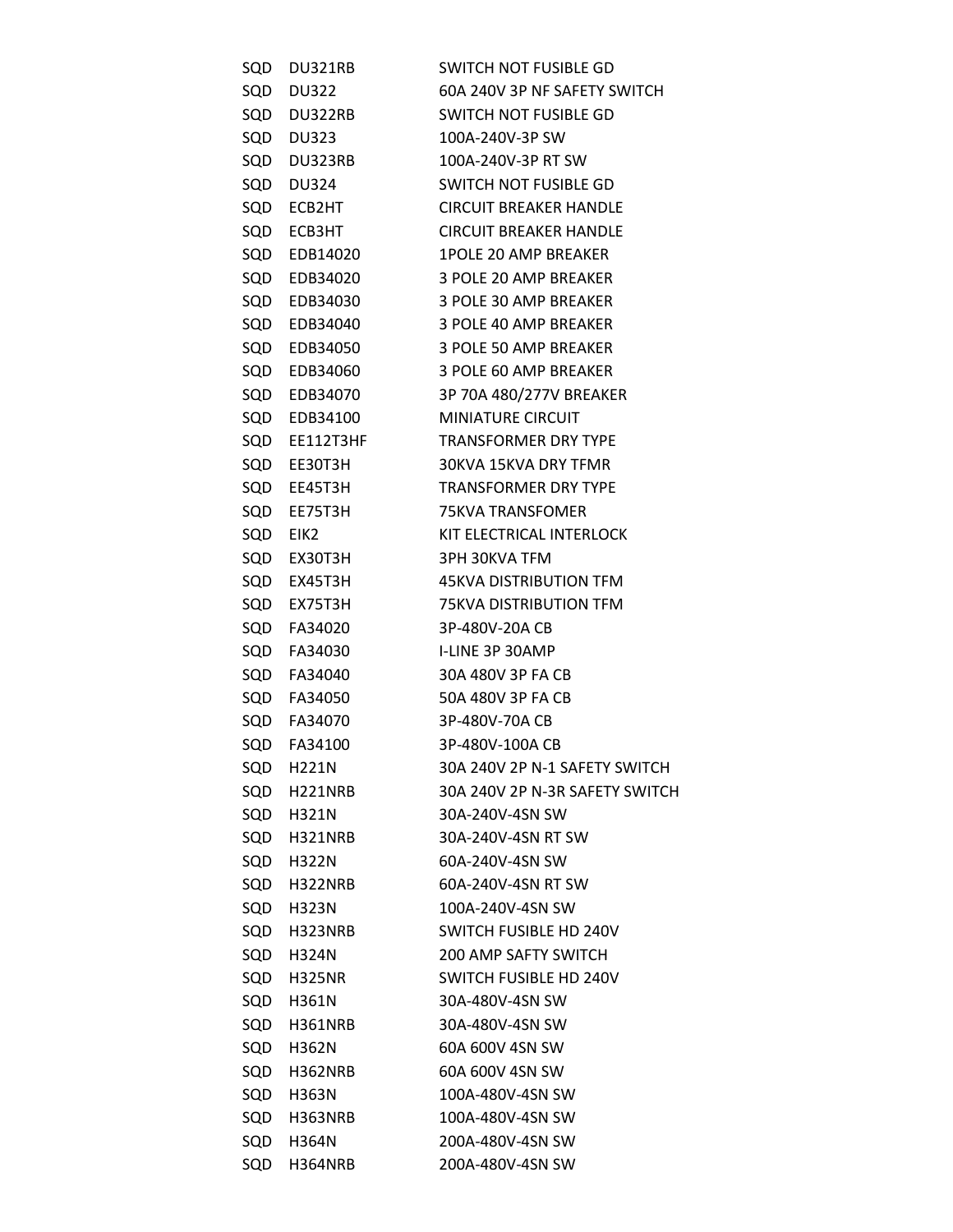| SQD | H365N                            | SWITCH FUSBILE HD 600V         |
|-----|----------------------------------|--------------------------------|
| SQD | HLO1                             | <b>HANDLE LOCK-OFF</b>         |
|     | SQD HLW1BL                       | <b>BLANK EXTENSION</b>         |
|     | SQD HLW4BL                       | <b>BLANK EXTENSION</b>         |
|     | SQD HNM1BL                       | 1-1/2" BLANK FILLER PLATE      |
| SQD | HNM4BL                           | 4-1/2" BLANK FILLER PLATE      |
|     | SQD HOM115                       | SP-120/240V-15A CB             |
|     | SQD HOM115PCAFI                  | <b>MINIATURE CIRCUIT</b>       |
|     | SQD HOM120                       | SP-120/240V-20A CB             |
|     | SQD HOM120GFI                    | <b>MINIATURE CIRCUIT</b>       |
|     | SQD HOM120PCAFI                  | <b>MINIATURE CIRCUIT</b>       |
|     | SQD HOM2100                      | <b>MINIATURE CIRCUIT</b>       |
|     | SQD HOM215                       | <b>MINIATURE CIRCUIT</b>       |
|     | SQD HOM220                       | <b>MINIATURE CIRCUIT</b>       |
|     | SQD HOM225                       | MINIATURE CIRCUIT              |
|     | SQD HOM230                       | <b>MINIATURE CIRCUIT</b>       |
|     | SQD HOM235                       | <b>MINIATURE CIRCUIT</b>       |
|     | SQD HOM240                       | <b>MINIATURE CIRCUIT</b>       |
|     | SQD HOM2448L125PGC HOM INDR 125A |                                |
| SQD | <b>HOM245</b>                    | <b>MINIATURE CIRCUIT</b>       |
|     | SQD HOM250                       | <b>MINIATURE CIRCUIT</b>       |
| SQD | <b>HOM260</b>                    | <b>MINIATURE CIRCUIT</b>       |
|     | SQD HOM2PALA                     | <b>CB HANDLE PADLOCK</b>       |
|     | SQD HOM3040L200TC                | <b>LOADCTR HOM MLO</b>         |
| SQD | HOM3060L125PC                    | HOM INDR 125A MLO              |
| SQD | <b>HOMFP</b>                     | LD CTR HOM FILLER PLATE        |
|     | SQD HU361                        | 30A-600V-3P SW                 |
|     | SQD HU361RB                      | 30A-600V-3P SW                 |
|     | SQD HU362                        | 60A-600V-3P SW                 |
|     | SQD HU362RB                      | 60A-600V-3P RT SW              |
| SQD | <b>HU363</b>                     | 100A-600V-3P SW                |
| SQD | HU363RB                          | 100A-600V-3P RT SW             |
|     | SQD HU364                        | 200A-600V-3P SW                |
| SQD | MH26                             | 100A 30 CKT 20" PANELBOARD CAN |
| SQD | MH32                             | PANELBOARD BOX                 |
| SQD | MH38                             | PANELBOARD BOX                 |
| SQD | MH44                             | PANELBOARD BOX                 |
| SQD | <b>MH50</b>                      | PANELBOARD BOX                 |
| SQD | <b>MH56</b>                      | PANELBOARD ENCLOSURE/BOX       |
| SQD | MH62                             | PANELBOARD BOX                 |
| SQD | MH68                             | PANELBOARD BOX                 |
| SQD | N400M                            | PANELBOARD BREAKERLESS         |
| SQD | <b>NC26S</b>                     | PANELBOARD FRONT               |
| SQD |                                  | PANELBOARD FRONT               |
| SQD | <b>NC32S</b><br>NC38F            | FL PANELBOARD FRONT            |
| SQD | <b>NC38S</b>                     | PANELBOARD FRONT               |
| SQD | NC44F                            | PANELBOARD COVER/TRIM NF       |
|     |                                  |                                |
| SQD | NC44S                            | PANELBOARD FRONT               |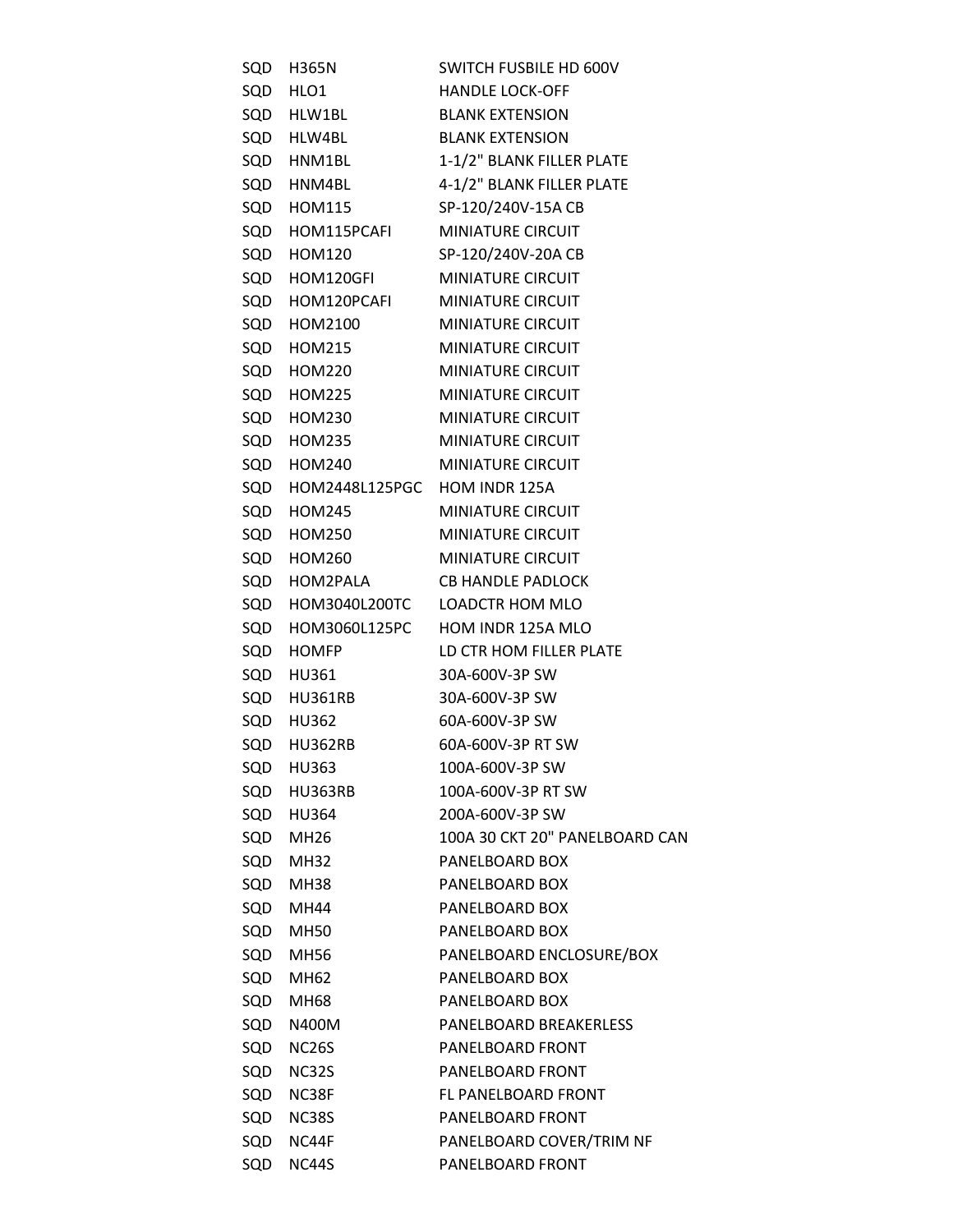| SQD | NC50F           | PANELBOARD COVER/TRIM NF           |
|-----|-----------------|------------------------------------|
| SQD | NC50S           | PANELBOARD FRONT                   |
|     | SQD NF442L2C    | <b>MAIN LUG INTERIOR</b>           |
|     | SQD NFFP        | SINGLE NF FILLER SELL @ 5.30E      |
|     | SQD NFFP15      | NF FILLER - SELL @ \$75/EA 15 PACK |
| SQD | <b>NQ102OE</b>  | <b>NUMBER STRIP 1-102</b>          |
|     | SQD NQ430L1C    | PNLBD INT NQ 100A MLO              |
| SQD | <b>NQ442L2C</b> | <b>225A PNLBD INTERIOR</b>         |
| SQD | <b>NQFP</b>     | <b>NQ FILLER - \$2.95/EA</b>       |
| SQD | NQFP15          | <b>NQ FILLER PLATE</b>             |
|     | SQD NQFTL2L     | 225A PANELBOARD KIT                |
| SQD | NQMB2Q          | PANELBOARD KIT                     |
|     | SQD PK12GTA     | <b>GRNDG BAR KIT</b>               |
|     | SQD PK15GTA     | <b>GRNDG BAR KIT</b>               |
|     | SQD PK18GTA     | <b>GRNDG BAR KIT</b>               |
|     | SQD PK23GTA     | <b>GRNDG BAR KIT</b>               |
|     | SQD PK27GTA     | <b>GRNDG BAR KIT</b>               |
|     | SQD PK2MB       | <b>RETAINING KIT</b>               |
|     | SQD PK3GTA1     | <b>GRNDG BAR KIT</b>               |
|     | SQD PK4FL       | PANEL FLUSH LOCK - \$15.95/EA      |
|     | SQD PK4MB2LA    | QO BREAKER RETAIN KIT              |
|     | SQD PK6FL       | <b>FLUSH LOCK</b>                  |
|     | SQD PK7GTA      | <b>GRNDG BAR KIT</b>               |
| SQD | PK9GTA          | <b>GRNDG BAR KIT</b>               |
|     | SQD PKGTAB      | LD-CENTER ACCY                     |
|     | SQD PKOGTA2     | <b>GRD BAR KIT</b>                 |
|     | SQD Q23225NS    | <b>CB ENCL</b>                     |
|     | SQD QBL32150    | 3P 150A 240V CKT BRKR              |
|     | SQD QBL32200    | 3P 200A 240V CKT BRKR              |
| SQD | QBL32225        | 3P 225A 240V CKT BRKR              |
| SQD | QC12L200C       | 200A METER SKT MAIN                |
| SQD | QC816F200C      | 200A RINGLESS MM                   |
|     | SQD Q0112L125G  | LD-CNTR BOX&INT                    |
| SQD | Q0112L200GRB    | LOADCTR QO MLO                     |
| SQD | Q0115           | SP-120/240V-15A CB                 |
| SQD | QO115CAFI       | 15A 120V MINI C/B                  |
| SQD | QO115GFI        | <b>MINIATURE CIRCUIT</b>           |
| SQD | Q0120           | SP-120/240V-20A CB                 |
| SQD | Q012024L125G    | <b>LD-CNTR BOX&amp;INT</b>         |
| SQD | QO12040M200RB   | 200 AMP 1PH N3R 20-40 CKT PANEL    |
| SQD | QO120CAFI       | 20A 120V MINI C/B                  |
| SQD | QO120GFI        | SP-120/240V-20A CB                 |
| SQD | Q0124L125G      | 125A 24 CKT MLO PANEL              |
| SQD | QO124L125GRB    | 125A 24 CKT MLO N3R PANEL          |
| SQD | Q0124L150G      | LD-CTR BOX&INT                     |
| SQD | Q0124M100       | LOADCTR QO MB 240V                 |
| SQD | Q0124M125       | LD-CNTR BOX&INT                    |
| SQD | Q0125           | SP-120/240V-25A CB                 |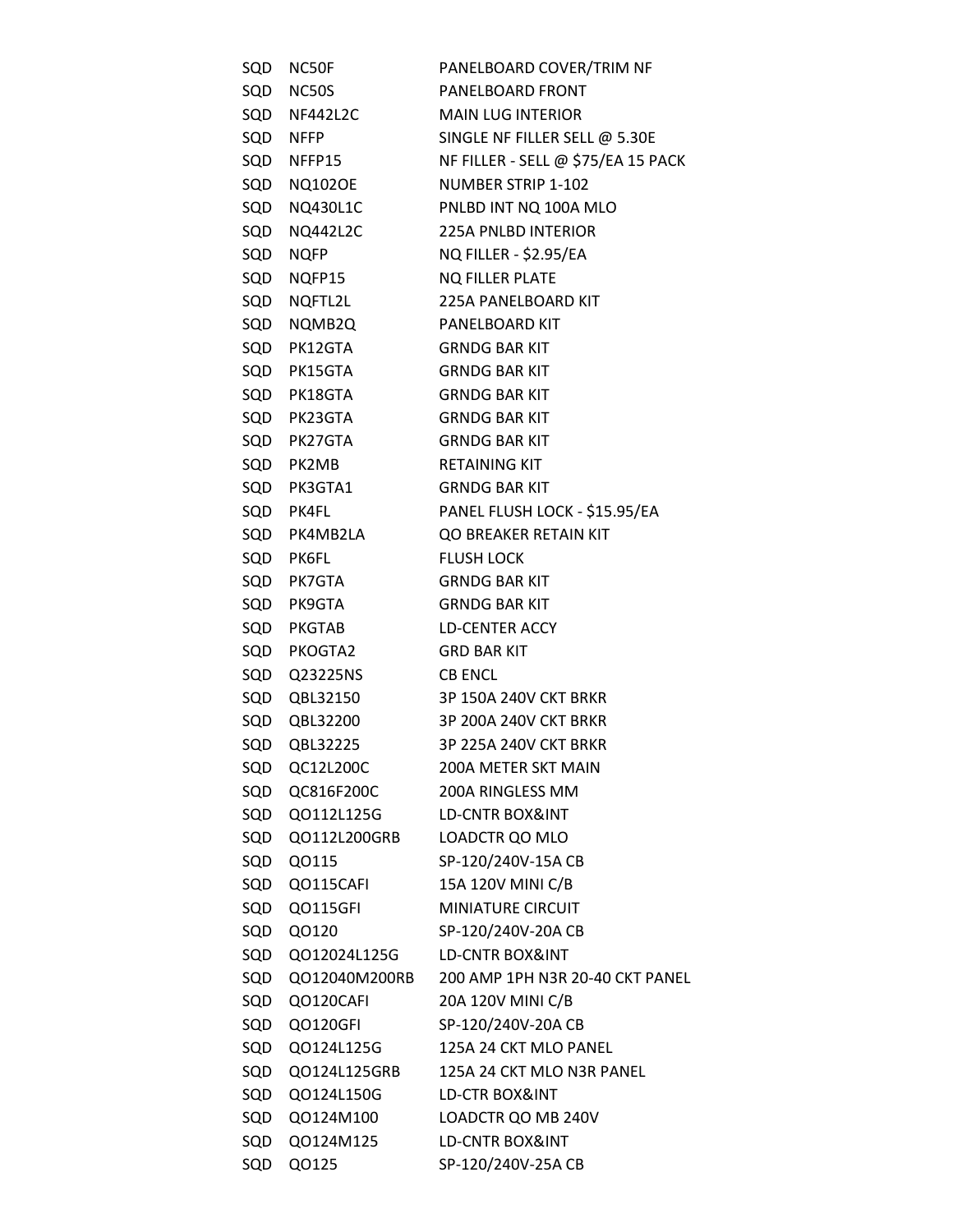| SQD | Q0130          | SP-120/240V-30A CB               |
|-----|----------------|----------------------------------|
| SQD | Q013040L200G   | <b>LD-CNTR BOX&amp;INT</b>       |
| SQD | QO13040M200    | LD-CNTR BOX&INT                  |
| SQD | Q0140L200G     | LOADCTR QO MLO 240V              |
| SQD | QO140M200      | LOAD CENTER QO MB                |
| SQD | Q0142L225G     | 225A 42 CKT MLO PANEL            |
| SQD | QO1515         | SP-15-15A CB                     |
| SQD | QO1816M200FTRB | LD-CNTR BOX&INT                  |
| SQD | QO1FP          | <b>FILLER PLT</b>                |
| SQD | QO1HT          | SELL @ 5/PK - 1 POLE HANDLE TIE  |
| SQD | QO1LO          | SP LOCK-OFF                      |
| SQD | QO1PA          | HANDLE PADLOCK ATTACHMENT        |
| SQD | QO1PL          | HANDLE PADLOCK ATTACHMENT        |
| SQD | QO2020         | SP-20-20A CB                     |
| SQD | QO2100         | 2P-120/240V-100A CB              |
| SQD | QO2125         | 2P-120/240V-125A CB              |
| SQD | QO215          | 2P-120/240V-15A CB               |
| SQD | QO220          | 2P-120/240V-20A CB               |
| SQD | QO220GFI       | <b>MINIATURE CIRCUIT</b>         |
| SQD | QO225          | 2P-120/240V-25A CB               |
| SQD | QO230          | 2P-120/240V-30A CB               |
| SQD | QO235          | 2P-120/240V-35A CB               |
| SQD | QO240          | 2P-120/240V-40A CB               |
| SQD | QO245          | 2P-120/240V-45A CB               |
| SQD | Q0250          | 2P-120/240V-50A CB               |
| SQD | QO260          | 2P-120/240V-60A CB               |
| SQD | Q0270          | 2P-120/240V-70A CB               |
| SQD | QO280          | 2P-120/240V-80A CB               |
| SQD | QO290          | 2P-120/240V-90A CB               |
| SQD | QO3100         | 3P-240V-100A                     |
| SQD | Q0312L125G     | LD-CNTR BOX & INT                |
| SQD | Q0315          | <b>MINIATURE CIRCUIT BREAKER</b> |
|     | SQD Q0320      | 3P-240V-20A CB                   |
| SQD | Q0324L125G     | 125A 24 CKT 3 PHASE MLO PANEL    |
| SQD | QO325          | <b>MINIATURE CIRCUIT BREAKER</b> |
| SQD | Q0327M100      | 100A 27 CKT 3 PHASE MB PANEL     |
| SQD | QO330          | 3P-240V-30A CB                   |
| SQD | Q0330L200G     | 3 PHASE 200A MLO LOAD CTR        |
| SQD | QO330L200GRB   | LOAD CENTER QO MLO               |
| SQD | Q0340          | 3P-240V-40A CB                   |
| SQD | Q0342MQ200     | 200A MN BRKR LD CNTR             |
| SQD | Q0350          | 3P-240V-50A CB                   |
| SQD | Q0360          | 3P-240V-60A CB                   |
| SQD | Q0370          | <b>MINIATURE CIRCUIT BREAKER</b> |
| SQD | QO390          | 3P-240V-90A CB                   |
| SQD | QO3HT          | <b>HANDLE TIE</b>                |
| SQD | QO612L100RB    | RT LD-CNTR                       |
| SQD | Q0612L100S     | <b>SFC LD-CNTR</b>               |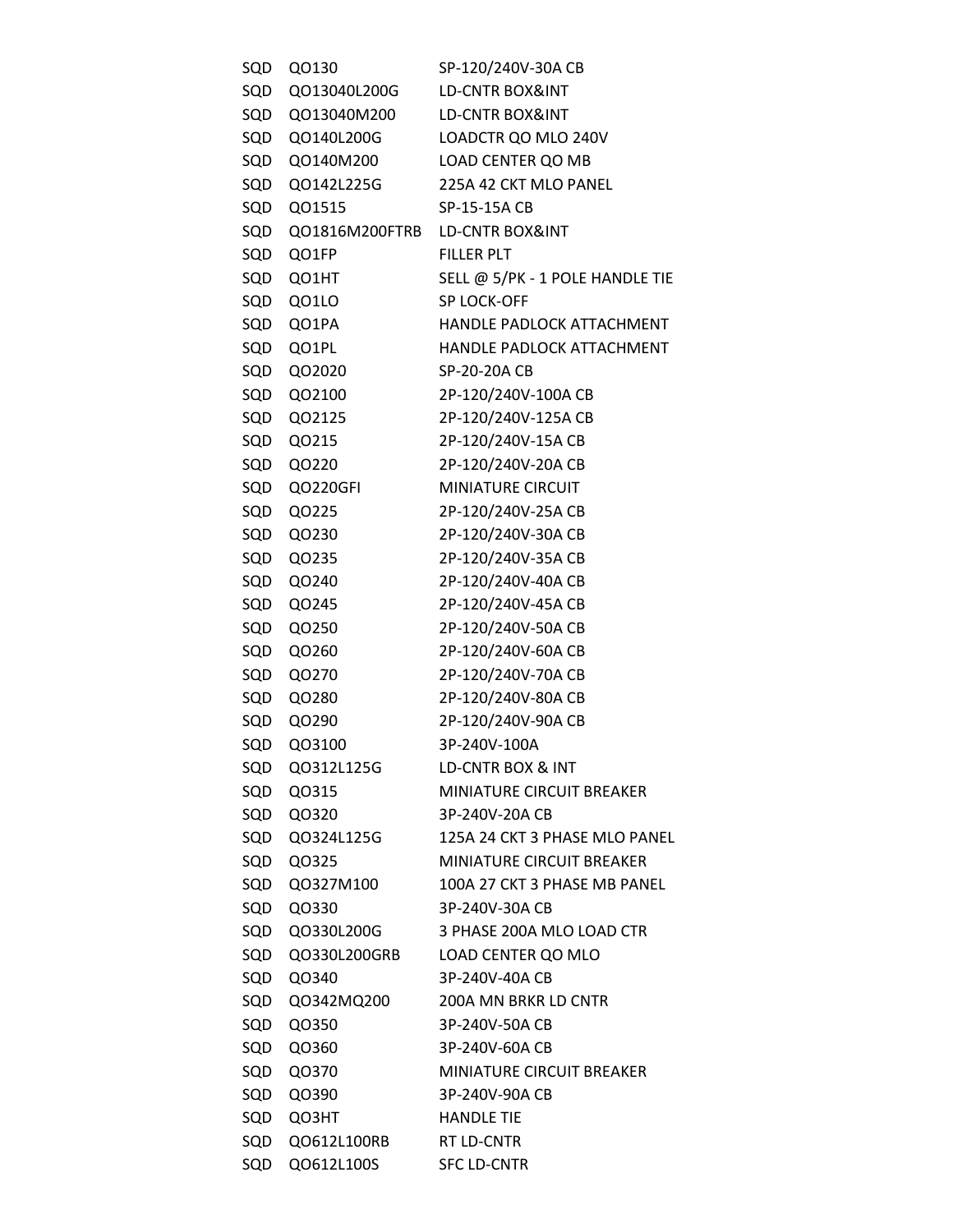| SQD | QOB115     | SP-120/240V-15A CB                          |
|-----|------------|---------------------------------------------|
| SQD | QOB120     | SP-120/240V-20A CB                          |
| SQD | QOB1201021 | SP-120/240V-20A CB                          |
| SQD | QOB120GFI  | <b>1P 20AMP GFCI BREAKER</b>                |
| SQD | QOB120VH   | SP-120/240V-20A CB                          |
| SQD | QOB130     | SP-120/240V-30A CB                          |
| SQD | QOB130GFI  | <b>MINIATURE CIRCUIT</b>                    |
| SQD | QOB2100    | 2P-120/240V-100A CB                         |
| SQD | QOB2125    | <b>MINIATURE CIRCUIT</b>                    |
| SQD | QOB215     | 2P-120/240V-15A CB                          |
| SQD | QOB220     | 2P-120/240V-20A CB                          |
| SQD | QOB220GFI  | <b>MINIATURE CIRCUIT</b>                    |
| SQD | QOB225     | <b>MINIATURE CIRCUIT</b>                    |
| SQD | QOB230     | 2P-120/240V-30A CB                          |
| SQD | QOB240     | 2P-120/240V-40A CB                          |
| SQD | QOB245     | 2P-120/240V-45A CB                          |
| SQD | QOB250     | 2P-120/240V-50A CB                          |
|     | SQD QOB260 | 2P-120/240V-60A CB                          |
| SQD | QOB270     | 2P-120/240V-70A BOLT-IN CB                  |
| SQD | QOB280     | <b>MINIATURE CIRCUIT</b>                    |
| SQD | QOB290     | <b>MINIATURE CIRCUIT</b>                    |
| SQD | QOB3100    | 3P-240V-100A CB                             |
|     |            |                                             |
| SQD | QOB315     | 3P-240V-15A CB                              |
| SQD | QOB320     | 3P-240V-20A CB                              |
| SQD | QOB325     | 3P 25A BOLT IN BREAKER                      |
| SQD | QOB330     | 3P-240V-30A CB                              |
| SQD | QOB335     | <b>MINIATURE CIRCUIT</b>                    |
| SQD | QOB340     | 3P-240V-40A CB                              |
| SQD | QOB345     | <b>MINIATURE CIRCUIT</b>                    |
| SQD | QOB350     | 3P-240V-50A CB                              |
| SQD | QOB360     | 3P-240V-60A CB                              |
| SQD | QOB370     | 3P-240V-70A CB                              |
| SQD | QOB380     | 3P-240V-80A CB                              |
| SQD | QOC12US    | <b>COVER</b>                                |
| SQD | QOC16UF    | LD-CNTR CVR W/DOOR                          |
| SQD | QOC16US    | LD-CNTR CVR W/DOOR                          |
| SQD | QOC24UF    | <b>FLUSH COVER</b>                          |
| SQD | QOC24US    | <b>SURFACE COVER</b>                        |
| SQD | QOC30UF    | LD-CNTR CVR W/DOOR                          |
| SQD | QOC30US    | LD-CNTR CVR W/DOOR                          |
| SQD | QOC40UF    | <b>FLUSH LOAD CENTER COVER</b>              |
| SQD | QOC40US    | QO 40 CIRCUIT SURFACE PANEL<br><b>COVER</b> |
| SQD | QOC42UF    | LD-CNTR CVR W/DOOR                          |
| SQD | QOC42US    | LD-CNTR CVR W/DOOR                          |
| SQD | QOFP       | <b>FILLER PLATE</b>                         |
| SQD | QOT1515    | <b>MINIATURE CIRCUIT</b>                    |
| SQD | QOT2020    | MINIATURE CIRCUIT                           |
|     |            |                                             |